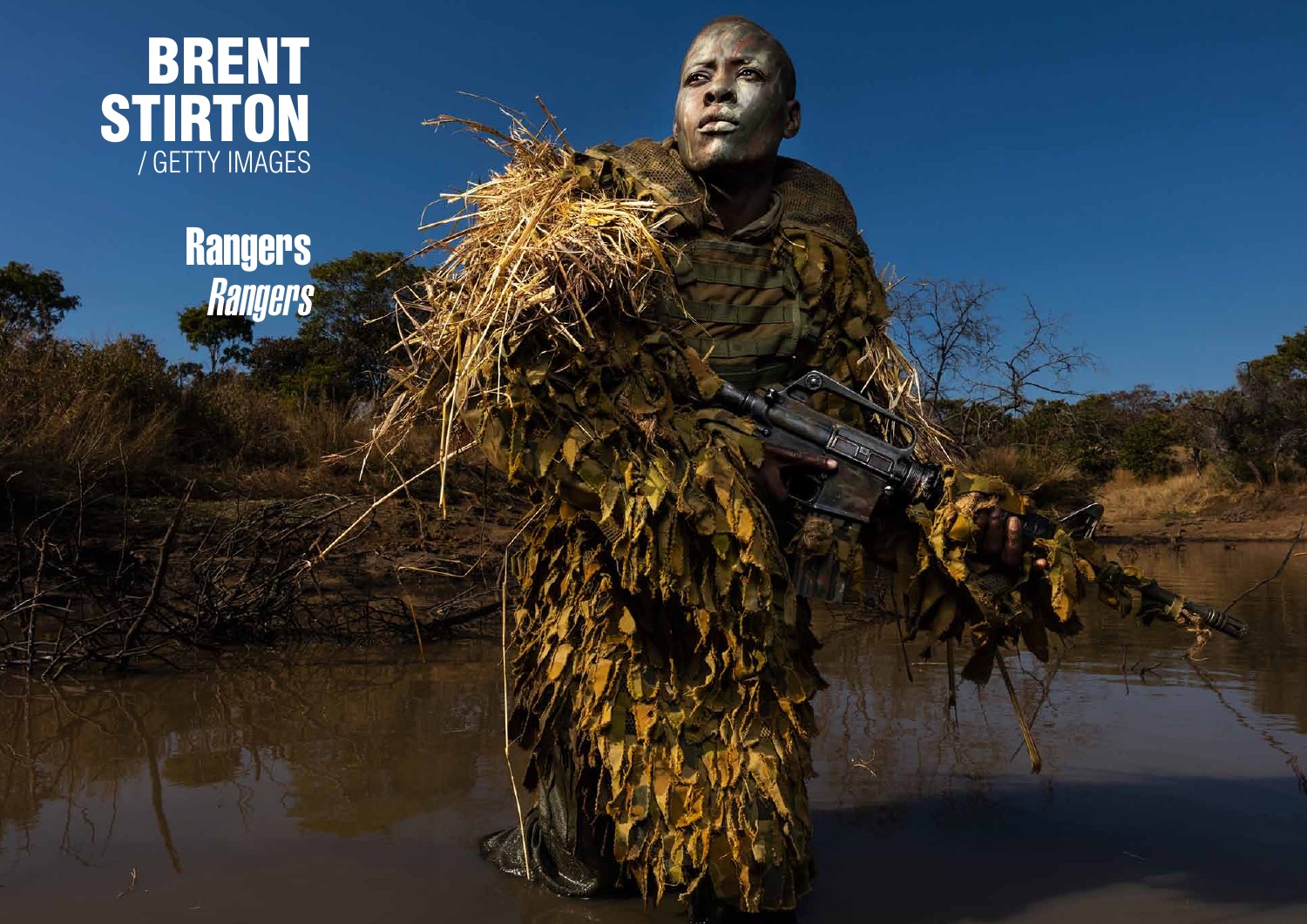## BRENT **STIRTON** / GETTY IMAGES

# **Rangers**

LIEU D'EXPOSITION COUVENT DES MINIMES Ils mènent une guerre qui ne dit pas son nom. Sur des lignes de front mouvantes enfouies dans des territoires reculés et hostiles, ils combattent un ennemi qui n'arbore ni drapeau ni uniforme et qui ignore les frontières des États souverains. Souvent mal équipés, ces rangers risquent quotidiennement leurs vies pour de maigres salaires dans un seul et unique but : endiquer le fléau du braconnage. Majoritairement alimenté par une demande des marchés asiatiques et l'émergence des nouvelles richesses chinoises et vietnamiennes, le commerce illégal de trophées d'ivoire, de cornes de rhinocéros, d'écailles de pangolins et autres butins entraîne l'accélération de l'extinction de plusieurs espèces protégées.

Photojournaliste sud-africain, Brent Stirton documente la lutte contre le braconnage et le trafic d'animaux depuis 2007, année où il réalise cette fameuse photo de la dépouille d'un gorille portée, tel un Christ, par une dizaine de rangers, et qui lui valut un premier prix au World Press Photo. Douze ans et une vingtaine d'autres prix plus tard, en 2019, c'est l'image de Petronella Chigumbura, membre d'Akashinga, la première unité de rangers exclusivement féminine, qui est remarquée et en lice pour la Photo de l'Année.

Tout au long de ces années, Brent Stirton n'a pas cessé de suivre le quotidien des rangers. Zimbabwe, Afrique du Sud, République démocratique du Congo, Tchad, République centrafricaine, Ouganda, Kenya… Partout sur le continent africain, ces hommes et ces femmes affrontent avec résolution cette hydre protéiforme: des chasseurs locaux à la solde des cartels asiatiques jusqu'aux groupes terroristes comme l'Armée de résistance du Seigneur de Joseph Kony ou les Janjawids soudanais et autres milices tribales. Dans cette guerre d'usure pour la sauvegarde de la faune, les rangers sont en première ligne. Cette exposition leur est dédiée.

#### **Vincent Jolly**

Grand reporter au *Figaro Magazine*

Brent Stirton souhaite remercier *National Geographic, Le Figaro Magazine* et *GEO* d'avoir soutenu son travail et publié ses photos tout au long de ces années.

Exercice de camouflage et de dissimulation. Petronella Chigumbura (30 ans) est membre d'Akashinga, une unité anti-braconnage composée exclusivement de femmes. Réserve naturelle de Phundundu, Zimbabwe, juin 2018. Akashinga (les braves) est une unité de rangers créée comme modèle de conservation alternatif. Ces rangers travaillent avec plutôt que contre les populations locales, dans l'intérêt à long terme des communautés et de l'environnement. Akashinga recrute des femmes issues de milieux défavorisés qui s'émancipent grâce à leur emploi, et aide les habitants à bénéficier directement de la protection de la faune. D'autres stratégies, notamment celle consistant à utiliser les droits dont s'acquittent les chasseurs de trophées pour financer la conservation, ont été critiquées et perçues comme imposées de l'extérieur sans tenir compte des besoins des populations locales. © Brent Stirton / Getty Images

Stealth and concealment training. Petronella Chigumbura (30) is a member of Akashinga, an all-female anti-poaching unit. Phundundu Wildlife Park, Zimbabwe, June 2018. Akashinga (The Brave Ones) is a ranger force established as an alternative conservation model. It works with rather than against local populations for the long-term benefits of the communities and the environment. Akashinga recruits women from disadvantaged backgrounds, empowering them, offering jobs, and helping local people benefit directly from the preservation of wildlife. Other strategies, such as using fees from trophy hunting to fund conservation, have been criticized as solutions imposed from the outside with no consideration of the needs of local people.

© Brent Stirton / Getty Images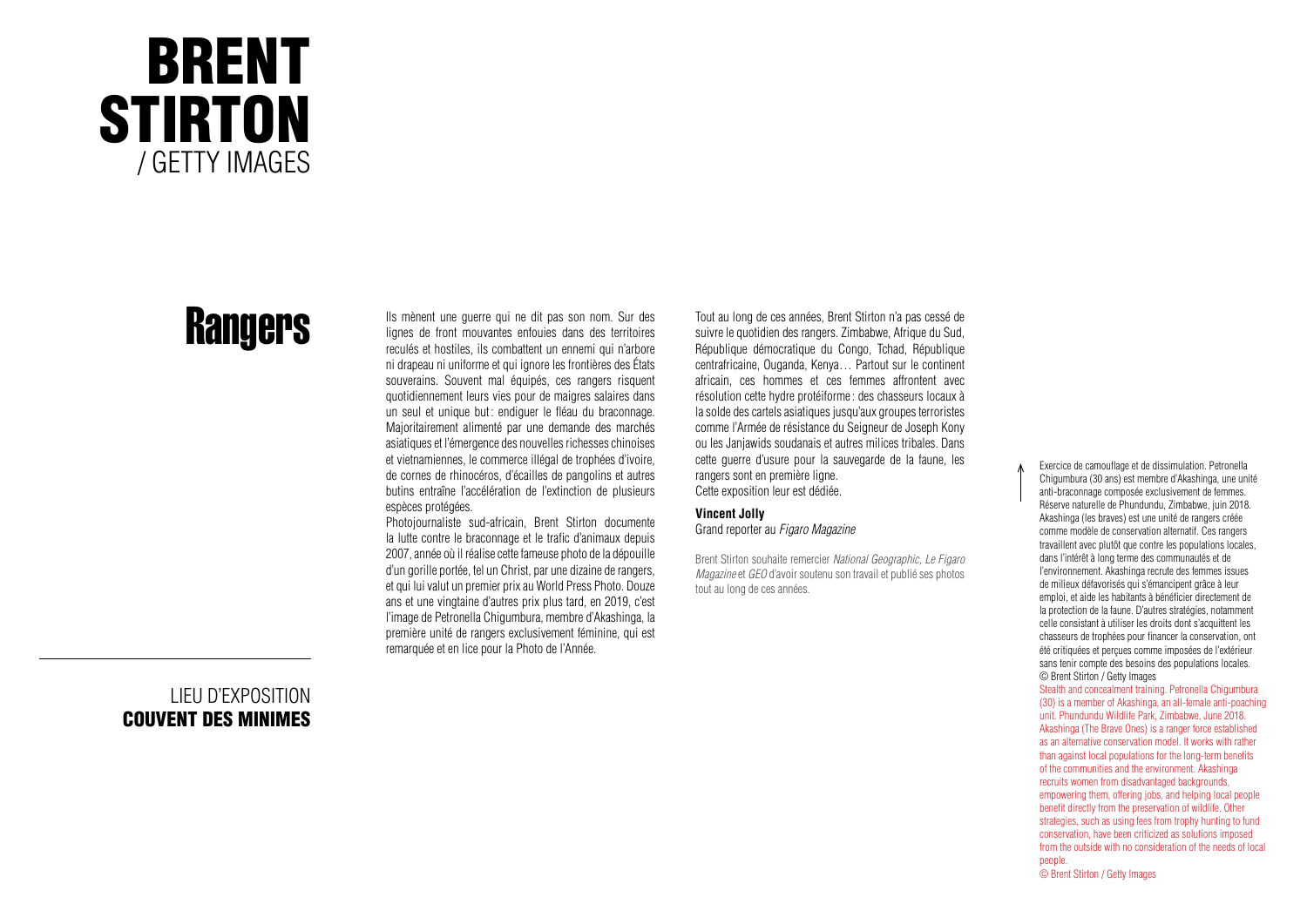

### **Rangers**

### EXHIBITION VENUE COUVENT DES MINIMES

They are conducting a war, albeit not named as such. The front lines are on the move, going deep into remote and hostile areas, fighting an enemy with no flag, no uniform, and no regard for the borders of sovereign states. The rangers, often poorly equipped and invariably poorly paid, risk their lives for one sole purpose and that is to put an end to the scourge of poaching. The illegal trade in elephant tusks, rhinoceros horns, pangolin scales and other exotica has thrived with great demand from Asian markets and boosted by the large numbers of nouveaux riches now in China and Vietnam. As a result, a number of protected species are now endangered or even verging on extinction. Since 2007, the South African photojournalist Brent Stirton has been covering the battle waged against poaching and wildlife trafficking, and it was in that first year, in 2007 that he took the famous picture of the dead gorilla in a Christlike position, arms outstretched, being carried aloft by a dozen rangers, and the photo won a World Press Photo first prize. Twelve years and some twenty awards later, in 2019, the picture of the ranger Petronella Chigumbura, a member of the all-female unit Akashinga, is in the running for the World Press Photo of the Year.

Over all those years, Brent Stirton was covering the wildlife rangers in their day-to-day work, in Zimbabwe, South Africa, the Democratic Republic of Congo, Chad, the Central African Republic, Uganda, Kenya, in fact everywhere in Africa where both male and female rangers resolutely tackle the many and varied forms their enemy takes. This covers the full spectrum from local hunters in the pay of Asian cartels all the way through to organized terrorist groups such as Joseph Kony's Lord's Resistance Army or the Janjaweed from Sudan and various tribal militias. It is a long war of attrition to save wildlife, and the rangers are there on the front line.

This exhibition is dedicated to those rangers.

#### **Vincent Jolly**

Feature Reporter, *Le Figaro Magazine*

Brent Stirton wishes to thank *National Geographic, Le Figaro Magazine* and *GEO* for supporting his work and publishing his photos over all these years.